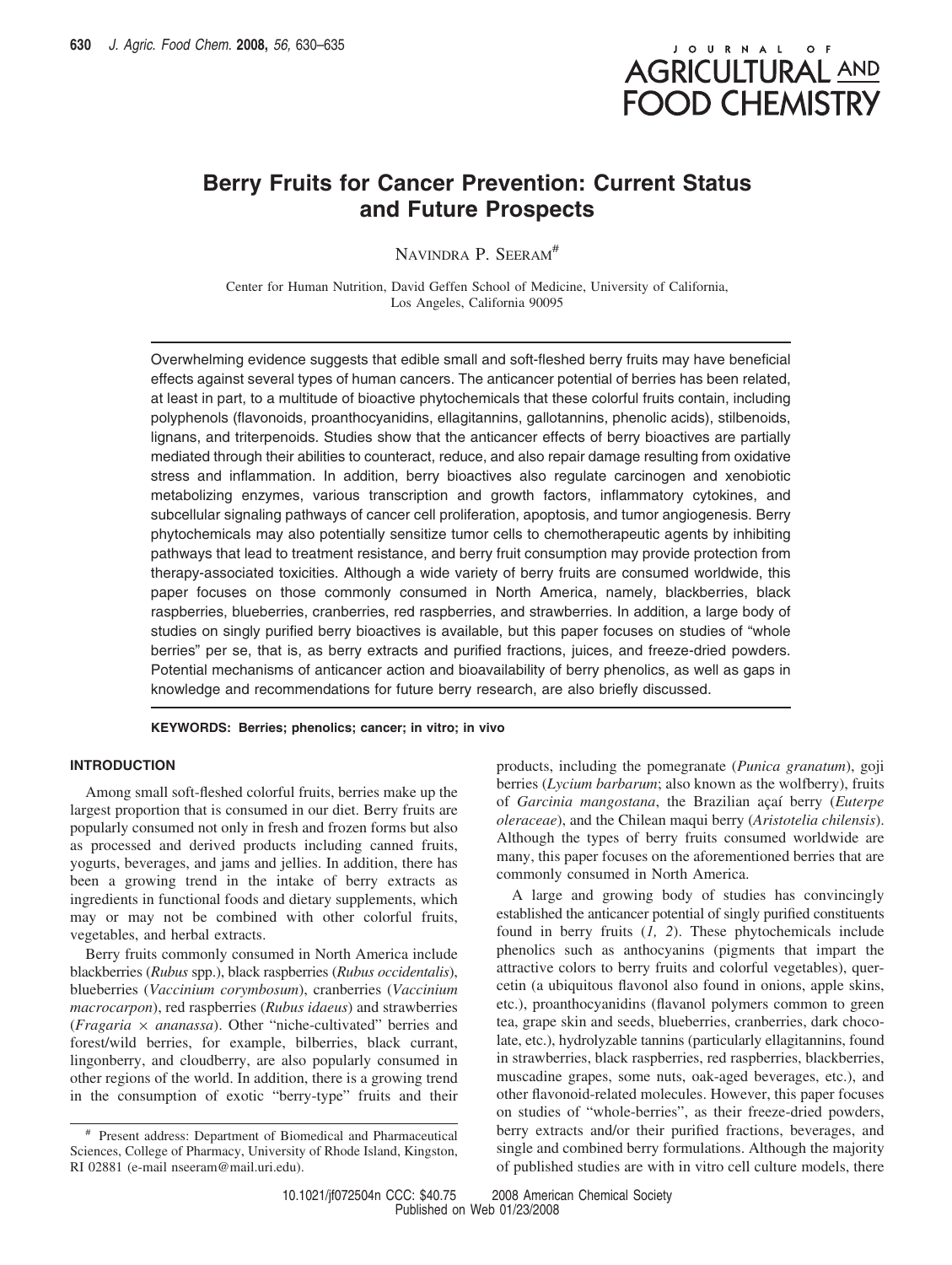is a growing body of published studies in animals and, recently, a few human studies have appeared in the peer-reviewed literature.

Reviews on the anticancer potential of berry fruits are available (*1–8*), but many of these focused on specific berry fruits, for example, cranberries and blueberries (*4, 5*), freezedried black raspberries (*6, 7*), and a berry formulation (*8*). Because of the rapidly growing body of studies in this field, this paper provides an update since the published literature reviews (see refs *1* and *3*). Potential mechanisms of anticancer action of berry bioactives, bioavailability, and metabolism of berry phenolics, as well as gaps in knowledge and recommendations for future berry research in the area of cancer prevention and therapy, are also briefly discussed herein.

### **BERRY PHYTOCHEMICALS**

Some of the known chemopreventive agents present in berries include vitamins A, C, and E and folic acid; calcium and selenium;  $\beta$ -carotene,  $\alpha$ -carotene, and lutein; phytosterols such as  $\beta$ -sitosterol and stigmasterol; triterpene esters; and phenolic molecules such as anthocyanins, flavonols, flavanols, proanthocyanidins, ellagitannins, and phenolic acids. Berries contain high levels of a diverse range of phytochemicals, most of which are phenolic molecules.

The chemistry of berry phenolics directly influences their bioavailability, metabolism, and biological effects in vivo (*9, 10*). The structural diversity of berry phenolics is observed in several ways including (a) their degree of oxidation and substitution patterns of hydroxylation, (b) their abilities to exist as stereoisomers, (c) glycosylation by sugar moieties and other substituents, and (d) conjugation to form polymeric molecules, such as tannins and other derived molecules (*11*). The major structural classes of berry phenolics are flavonoids (anthocyanins, flavonols and flavanols), condensed tannins (proanthocyanidins), hydrolyzable tannins (ellagitannins and gallotannins), stilbenoids, phenolic acids (hydroxybenzoic and hydroxycinnamic acids), and lignans (*1*).

### **IN VITRO ANTICANCER STUDIES**

That berry phenolics exhibit potent antioxidative properties is widely accepted, but their biological properties extend beyond antioxidation (reviewed in ref *2*). In fact, berry phenolics also exhibit anti-inflammatory properties, are able to induce carcinogen detoxification (phase-II) enzymes, and modulate subcellular signaling pathways of cancer cell proliferation, apoptosis, and tumor angiogenesis (reviewed in ref *1*). These as well as other potential mechanisms of action of berry bioactives on carcinogenesis are briefly discussed below.

Recent studies have shown that berry extracts and their singly purified phenolic constituents inhibit cell proliferation, modulate cell cycle arrest, and induce apoptosis (programmed cell death) in cancer cells with little or no cytotoxic effects in normal cells. For example, our laboratory recently showed that blackberry, black raspberry, blueberry, cranberry, red raspberry, and strawberry extracts inhibit the growth of human oral, breast, colon, and prostate cancer cell lines in a dose-dependent manner (*12*). Furthermore, the berry extracts stimulated apoptosis of a human colon cancer cell line, HT-29, which expresses the cyclooxygenase-2 enzyme (COX-2). It is noteworthy that several cherry and berry extracts have been shown to inhibit COX-2 enzyme activity in vitro (*13*).

Strawberry, raspberry, both highbush and lowbush blueberries, blackberry, and cranberry juices were evaluated for antiproliferative and anti-inflammatory activities and also abilities to induce apoptosis and cell cycle arrest against a panel of human stomach, prostate, intestine, and breast cancer cell lines (*14*). Strongest inhibition of cell growth was observed for the raspberry, lowbush blueberry and cranberry juices. The authors reported that the inhibition of proliferation by the berry juices was independent of caspase-dependent apoptosis but appeared to involve cell-cycle arrest, as evidenced by down-regulation of the expression of cyclin kinases, cdk 4, cdk 6, cyclin D1 and cyclin D3. Some of the berry juices also significantly inhibited the tumor necrosis factor-induced activation of the COX-2 enzyme expression and activation of the transcription factor, nuclear factor kappa B (NF*κ*B). The authors concluded that different berry fruits might act through different mechanisms in their cancer preventive ability (*14*).

A red raspberry extract, obtained after a digestion procedure that mimicked the physiochemical conditions of the upper gastrointestinal tract, was shown to decrease the population of human HT29 colon cancer cells in the G1 phase of the cell cycle (*15*). In addition, the raspberry extract imparted significant protective effects against DNA damage induced by hydrogen peroxide in the colon cancer cells. Finally, the authors reported that the raspberry extract significantly inhibited the invasion of HT115 colon cancer cells in a matrigel invasion assay (*15*).

A study recently investigated whether the regulations of apoptosis and the phase-II enzymes glutathione-*S*-transferase (GST) and quinone reductase (QR) are potential mechanisms through which blueberry may prevent cancer (*16*). The authors showed that anthocyanin-enriched fractions purified from the blueberries induced apoptosis of human HT29 colon cancer cells using both DNA fragmentation and caspase-3 activity methods. However, at the test concentrations, the blueberry anthocyanins decreased rather than induced QR and GST activities (*16*).

The differential effects of proanthocyanidin-enriched fractions obtained from blueberries on androgen sensitive (LNCaP) and androgen insensitive (DU145) human prostate cancer cell lines have been reported (*17*). The authors found that the blueberry proanthocyanidins had a greater effect on the androgendependent growth of prostate cancer cells (*17*).

Several berry extracts, including strawberry and raspberry, were recently evaluated for their effects on cell viability and expression of markers of cell proliferation and apoptosis in human HT29 colon cancer cells (*18*). The authors concluded that the berry extracts inhibited cancer cell proliferation mainly via the p21WAF1 (a member of the cyclin kinase inhibitors) pathway. The pro-apoptosis marker, Bax, was found to be increased in cells treated with the berry extracts in the apoptosis experiments. In addition, the authors reported that in addition to anthocyanins, other phenolic compounds, such as ellagitannins, and nonphenolic compounds, might also contribute greatly toward the antiproliferative activity of berries (*18*).

Isolated cell lines from human oral squamous cell carcinoma tumors were recently used to investigate the effects of a freezedried black raspberry ethanol extract on cellular growth (*19*). The authors showed that the black raspberry extract suppressed cell proliferation without perturbing viability, inhibited translation of the complete angiogenic cytokine vascular endothelial growth factor, suppressed nitric oxide synthase activity, and induced both apoptosis and terminal differentiation (*19*).

Three cultivars of blueberries ('Briteblue', 'Tifblue', and 'Powderblue') were extracted and assessed for antiproliferative and pro-apoptotic effects on liver HepG2 cancer cells (*20*). The greatest inhibitory effects were observed for the blueberry anthocyanin fractions (ranging from 70 to 150 *µ*g/mL concentrations) with 50% inhibition of cancer cell population growth.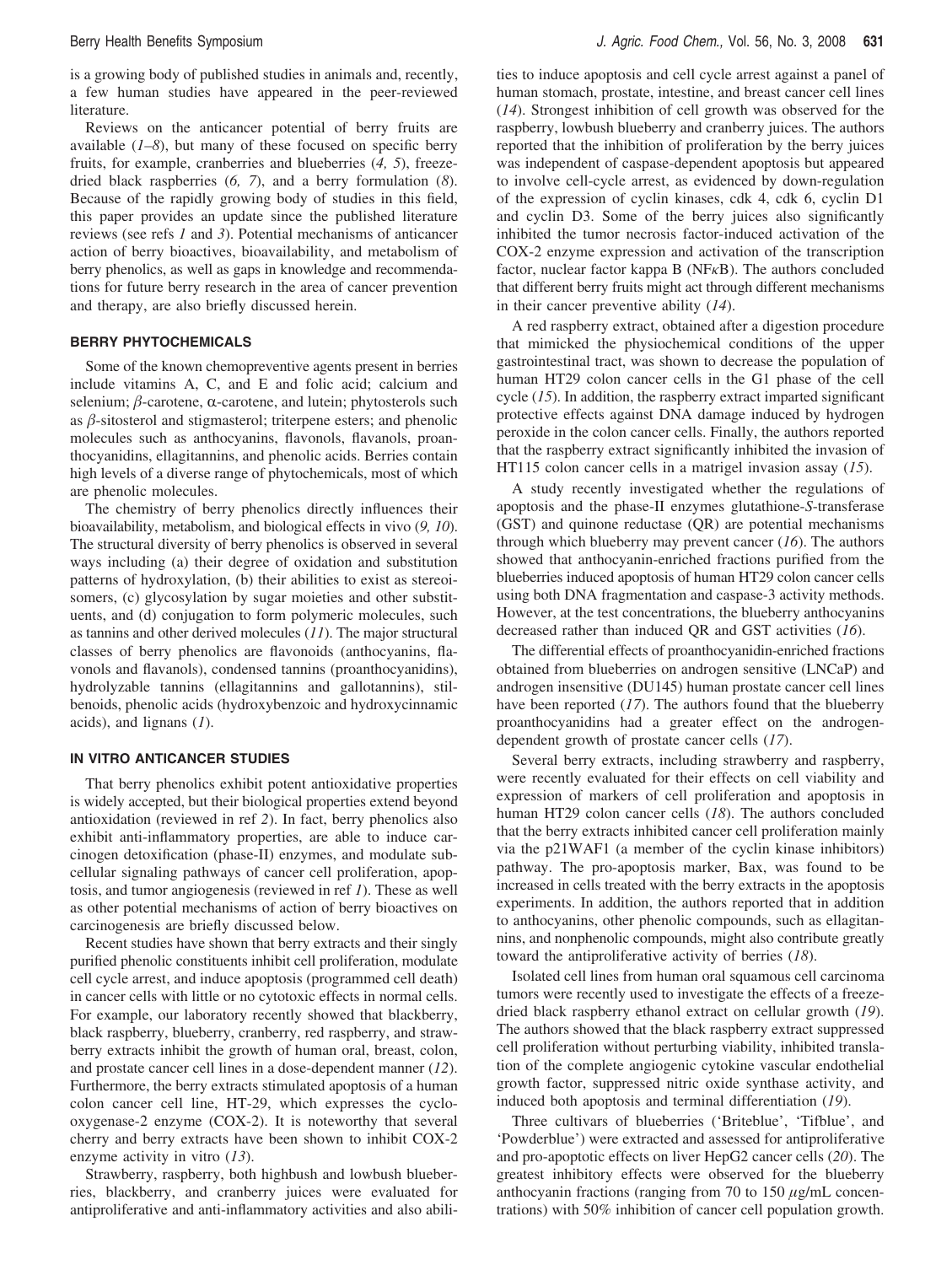Induction of apoptosis was assessed by DNA fragmentation, and the blueberry anthocyanin fraction showed a  $2-4$ -fold increase in apoptosis compared to control (*20*).

Cranberry extracts were shown to significantly inhibit the growth of human breast cancer MCF7 cells, which was attributed to the ability of the extracts to initiate apoptosis and induce G1 phase arrest in the cell cycle (*21*). The same group of workers isolated and identified 20 pure compounds from cranberries, including ursolic acid, quercetin, and 3,5,7,3′,4′ pentahydroxyflavonol-3-O- $\beta$ -D-glucopyranoside and showed that these compounds have potent antiproliferative activities against liver HepG2 and breast MCF7 cancer cell growth (*22*).

The antiproliferative effects of organically versus conventionally cultivated strawberries on human colon and breast tumor cells have been reported (*23*). The organically grown strawberries showed higher antiproliferative activity than the conventionally grown fruits, which was accounted for by the higher content of secondary metabolites with anticarcinogenic properties in those fruits (*23*).

Berry-derived products such as their seed flours have also been evaluated for anticancer properties. Black raspberry, red raspberry, blueberry, and cranberry seed flours were shown to inhibit the proliferation of human HT29 colon cancer cell line (*24*). The authors suggested that the berry fruit seed flours might have potential for the development of value-added products for cancer prevention and optimal health. In a separate study, the same group of researchers also showed that strawberries treated with essential oils, such as thymol, menthol, or eugenol, exhibited stronger inhibition of human HT29 colon cancer cell growth than those from untreated fruit (*25*).

Apart from the potential mechanisms of anticancer action described above, berry fruits have also been shown to inhibit the activities of enzymes, which play a significant role in cancer metastasis, such as matrix metalloproteinases (MMPs) (*1*). A recent study investigated the ability of flavonoid-enriched fractions from lowbush blueberry to down-regulate MMP activity in DU145 human prostate cancer cells (*26*). Differential down-regulation of MMPs was observed in cells exposed to both anthocyanin-and proanthocyanidin-enriched blueberry fractions. The possible involvement of protein kinase-C and mitogen-activated protein kinase pathways in the flavonoidmediated decreases in MMP activity was observed. The authors concluded that the down-regulation of MMP activities by the blueberry flavonoids might occur through multiple mechanisms (*26*).

The potential of negating drug resistance in cancer cells has important clinical implications, and berry fruits have immense potential in this area. Recently, cranberry proanthocyanidin fractions have been reported to show cytotoxicity toward platinum-resistant human ovarian cancer cell lines, neuroblastoma, and prostate cancer cell lines (*27*). The cranberry fractions sensitized human ovarian SKOV3 cancer cells to the platinum drug, paraplatin, and the authors concluded that this suggested a significant synergistic effect between cranberry proanthocyanidins and the chemotherapy drug (*27*).

Berry fruits also show potential in the inhibition of absorption of environmental carcinogens. Mahadevan et al. evaluated the potential of red raspberry extracts to inhibit the absorption of environmental carcinogens such as polycyclic aromatic hydrocarbons (PAHs) using a Calu-3 cell monolayer model (*28*). The authors reported that the phytochemicals present in red raspberries inhibited PAH absorption across the Calu-3 cell monolayers and are likely to influence the exposure of lung epithelial cells to PAH-induced DNA damage (*28*).

### **IN VIVO ANTICANCER STUDIES**

**Animal Studies.** The possible effects of berries (blueberries, blackberries, and cranberry juice) and other high-antioxidant fruits (pomegranate, watermelon, mangoes, and plum) on azoxymethane (AOM)-induced aberrant crypt foci (ACF) in Fisher 344 male rats were recently investigated (*29*). After 17 weeks, the rats fed fruits and fruit juices showed significant (*p* < 0.05) reductions in the formation of AOM-induced ACF compared to untreated animals. In addition, GST activity in the liver of the rats fed fruits and fruit juices was significantly (*p* < 0.05) higher compared to control. The authors concluded that among the fruits and fruit juices tested, blueberry and pomegranate juices contributed to significant ( $p \leq 0.05$ ) reductions in the formation of AOM-induced ACF (*29*).

A rodent model of human esophageal squamous cell carcinoma was used to evaluate the chemopreventive effects of freeze-dried black raspberry powder (BRB) for this disease and to determine potential mechanisms of action (*30*). The authors showed that dietary BRB inhibited *N*-nitrosomethylbenzylamine (NMBA)-induced tumor development in the rat esophagus by inhibiting the formation of DNA adducts and reducing the proliferation rate of preneoplastic cells. On a molecular level, the BRB down-regulated the expression of c-Jun, COX-2, and inducible nitric oxide synthase (iNOS). The authors also analyzed the effect of BRB on angiogenesis, a process critical to tumor growth and metastasis that involves the formation of new blood vessels. Vascular endothelial growth factor (VEGF) is an important angiogenic activator, and BRB significantly suppressed VEGF expression from a  $(2.38 \pm 0.34)$ -fold increase in animals treated with NMBA alone to a  $(1.08 \pm 0.22)$ -fold increase in animals treated with NMBA plus BRB ( $p \le 0.005$ ). In addition, the microvessel density of the esophagus was decreased from 53.7  $\pm$  5.6 vessels/cm in animals treated with NMBA alone to  $22.6 \pm 2.6$  vessels/cm in animals treated with NMBA plus BRB  $(p \le 0.0001)$ . This study also showed that the down-regulation of VEGF was correlated with suppression of COX-2 and iNOS. The authors concluded that because high vascularity is a risk factor for metastasis and tumor recurrence, BRB might have cancer therapeutic effects in human esophageal cancer (*30*).

It is noteworthy that in an earlier study, the same group of workers had treated F344 rats with NMBA, three times per week for 5 weeks (*31*). Beginning 1 week later, the animals were fed a diet containing 5% BRB for the duration of the bioassay (25 weeks) and were sacrificed at weeks 9, 15, and 25. The expression and enzymic activities of COX-2 and iNOS, as well as the expression of c-Jun in the esophagi, were evaluated to investigate the potential mechanism(s) by which BRBs modulate tumorigenesis. At week 25, BRB inhibited tumor multiplicity, from  $3.78 \pm 0.41$  tumors per rat in NMBA-treated animals to  $2.23 \pm 0.21$  tumors per rat in animals treated with NMBA plus BRB ( $p \le 0.005$ ). BRB reduced mRNA and protein expression levels of COX-2, iNOS, and c-Jun as well as the level of prostaglandin  $E_2$  in preneoplastic lesions of the esophagus at week 25. The BRB inhibited mRNA expression of iNOS and c-Jun, but not COX-2, in papillomatous lesions of the esophagus. Prostaglandin  $E_2$  and total nitrite levels were also decreased by BRB in papillomas. The authors concluded that this suggested a novel tumor suppressive role of BRB through the inhibition of COX-2, iNOS, and c-Jun (*31*).

The mechanistic basis of the cancer anti-initiating effects of BRB by studying NMBA metabolism in esophageal explant cultures, and in liver microsomes taken from rats fed a control diet versus a control diet containing BRB (at 5 or 10%,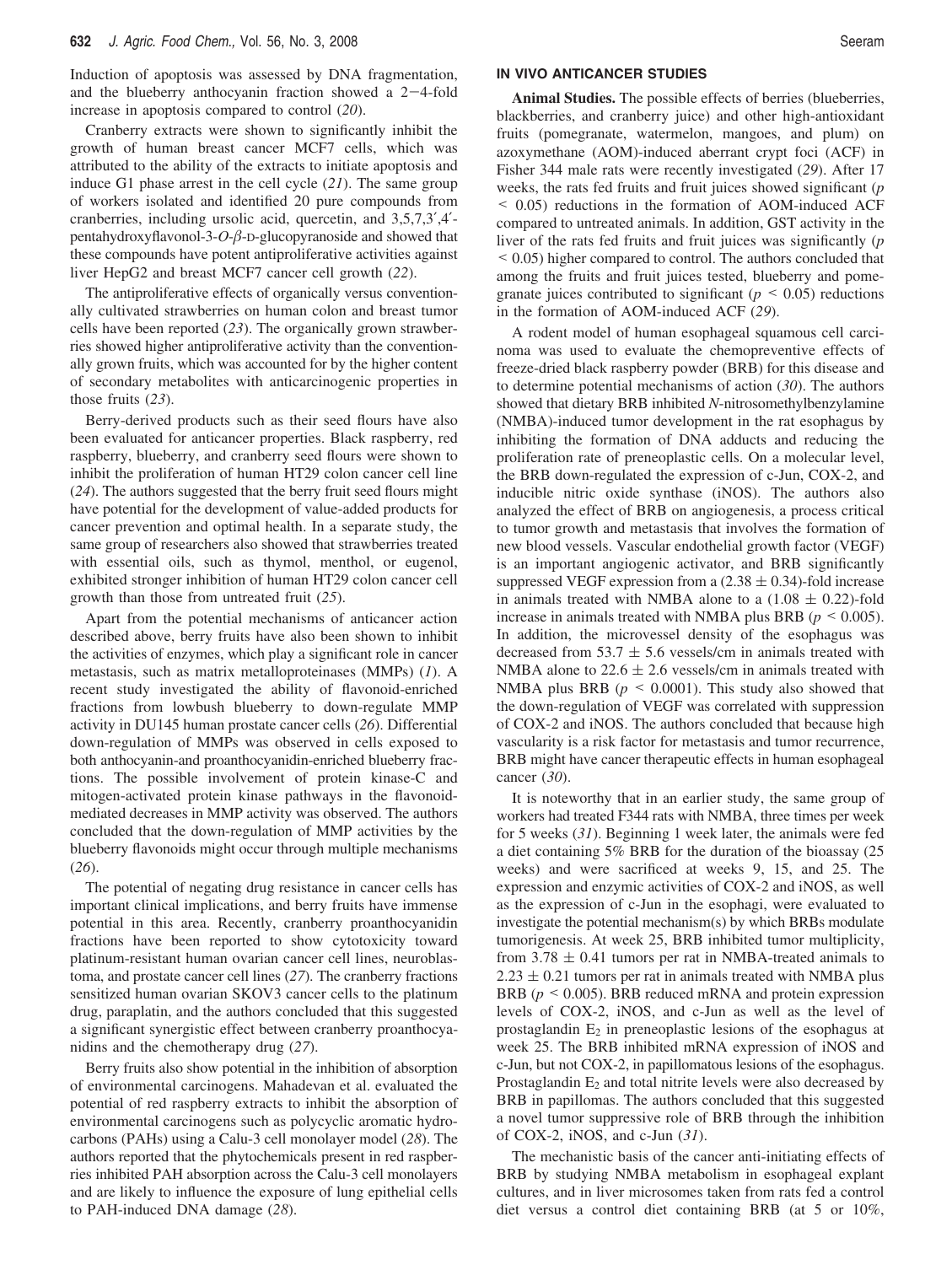concentrations), were investigated (*32*). At both test concentrations, dietary BRB inhibited NMBA metabolism in explants (26 and 20%) and in microsomes (22 and 28%). The authors identified individual components of BRBs, ellagic acid, and the anthocyanins, cyanidin-3-glucoside and cyanidin-3-rutinoside, as active constituents. NMBA metabolism in explants was inhibited maximally by cyanidin-3-rutinoside (47%) followed by ellagic acid (33%), cyanidin-3-glucoside (23%), and then the BRB extract (11%). Similarly, in liver microsomes, the inhibition was maximal with cyanidin-3-rutinoside (47%), followed by ellagic acid (33%) and cyanidin-3-glucoside (32%). Finally, dietary BRB was shown to induce glutathione-*S*transferase activity in the liver (*32*).

**Human Studies.** Increased fruit and vegetable consumption has been associated with the decreased risk of a number of cancers of epithelial origin, including esophageal cancer. As discussed above, dietary administration of lyophilized BRB has been shown to significantly inhibit chemically induced oral, esophageal, and colon carcinogenesis in animal models.

A 6 month chemopreventive pilot study conducted by administering 32 or 45 g (female and male, respectively) of BRB to patients with Barrett's esophagus (BE), a premalignant esophageal condition in which the normal stratified squamous epithelium changes to a metaplastic columnar-lined epithelium, has been reported (*33*). BE's importance lies in the fact that it confers a 30-40-fold increased risk for the development of esophageal adenocarcinoma, a rapidly increasing and extremely deadly malignancy. At the time of the publication, interim findings from 10 patients with BE supported the finding that daily consumption of BRB promoted reductions in the urinary excretion of two markers of oxidative stress, 8-epi-prostaglandin  $F_{2\alpha}$  and, to a lesser more variable extent, 8-hydroxy-2'deoxyguanosine (*33*).

It is noteworthy that this group of researchers has also investigated the formulation and characterization of a novel gel formulation for local delivery of the BRB chemopreventive compounds to human oral mucosal tissues (*34*). Anthocyanins contained in mucoadhesive berry gel formulations were readily absorbed into human oral mucosa tissue as evidenced by detectable blood levels within 5 min after gel application. There was a trend for greater penetration of berry anthocyanins into tissue explants for berry gels with a final pH of 6.5 versus 3.5. The results from this study showed that the berry anthocyanin stability was dependent upon gel pH and storage temperature and also demonstrated that the gel composition was well suited for absorption and penetration into the target oral mucosal tissue site (*34*).

A recent study evaluated the effects of cranberry juice consumption on antioxidant status and biomarkers relating to heart disease and cancer in healthy human volunteers (*35*). Twenty healthy female volunteers aged 18–40 years consumed 750 mL/day of either cranberry juice or a placebo drink (with artificial flavor and color but containing no phenolics or vitamin C) for 2 weeks, and fasted blood and urine samples were obtained over 4 weeks. Vitamin C, total phenolic, anthocyanin, and catechin concentrations and antioxidant potential (by the FRAP assay) were significantly higher in the volunteers who drank the cranberry juice compared with those levels in the volunteers who drank the placebo. Cyanidin and peonidin glycosides comprised the major anthocyanin metabolites [peonidin galactoside (29.2%) > cyanidin arabinoside (26.1%) > cyanidin galactoside (21.7%) > peonidin arabinoside (17.5%)  $>$  peonidin glucoside (4.1%)  $>$  cyanidin glucoside (1.4%)]. Plasma vitamin C increased significantly  $(p \le 0.01)$  in

volunteers consuming cranberry juice. No anthocyanins (plasma) or catechins (plasma or urine) were detectable, and plasma total phenolics, triglycerides, and both high-density and low-density lipoproteins levels were unchanged. The antioxidant potentials of the plasma, glutathione peroxidase, catalase, and superoxide dismutase activities and malondialdehyde were similar for both groups of subjects. Supplementation with cranberry juice did not affect 8-oxo-deoxyguanosine in urine or endogenous or H2O2-induced DNA damage in lymphocytes. The authors concluded that cranberry juice consumption did not alter blood or cellular antioxidant status or several biomarkers of lipid status. Similarly, the cranberry juice had no effect on basal or induced oxidative DNA damage (*35*).

### **DIETARY INTAKE OF BERRY PHYTOCHEMICALS**

Unfortunately, data on the dietary intake of berry bioactives in humans are limited. This is partially due to the difficulties in estimation of berry phytochemicals (namely, phenolics including proanthocyanidins, and hydrolyzable tannins) in foods due to their wide structural diversity and ill-defined structures and the unavailability of commercial standards. As a result, only partial data for certain berry phenolics, such as flavonols, have been published on the basis of direct food analysis or bibliographic compilations (*10*). In the United States, federal agencies such as the U.S. Department of Agriculture (USDA) have established databases in which the flavonoid contents of selected foods, compiled from various bibliographic sources, are available.

Studies have shown a high variability in phenolic intake based on variations in individual food preferences. A high daily intake of fruits and vegetables is estimated to provide up to 1 g of phenolics (*36*). However, among berry phenolics, research has targeted individual data for specific classes of compounds. For example, consumption of flavonols has been estimated at 20–25 mg/day in different regions of the world such as the United States, Denmark, and The Netherlands (*37–39*). However, in Italy, flavonol consumption can reach an average amount of 35 mg/day (*40*). In countries such as Finland, where high amounts of berry fruits are consumed, anthocyanin intake may exceed 200 mg/day (*41*).

The dietary burden of specific classes of berry bioactives such as anthocyanins (*42*), ellagitannins (*43*), proanthocyanidins (*44*), sterols (*45*), hydroxybenzoic acid derivatives (*46*), chlorogenic acid and other cinnamates (*47*), lignans and stilbenes (*48*), and flavonols, flavones, and flavanols (*49*) has been reviewed.

## **BIOAVAILABILITY OF BERRY BIOACTIVES**

The bioavailability and metabolism of phenolics, the predominant phytochemicals present in berry fruits, have been reviewed (*1, 9, 10, 50–53*) and therefore will not be discussed in detail in this paper. It is noteworthy that the bioavailability of phenolics, the predominant phytochemicals present in berry fruits, is widely accepted by the scientific community to be poor on the basis of their relatively "low" levels detected in circulation. However, these compounds are extensively metabolized in the body's tissues and by the colonic microflora. When the gut microflora is involved, the efficiency of absorption is often reduced because the flora also degrades the aglycons that it releases and produces various simple phenolic and aromatic acids in the process. During the course of absorption, phenolics are conjugated (usually methylated, sulfated, and glucuronidated) in the small intestine and later in the liver, a metabolic detoxification process that facilitates biliary and urinary elimination. Many of these metabolites are still largely unknown and not accounted for, and knowledge on their tissue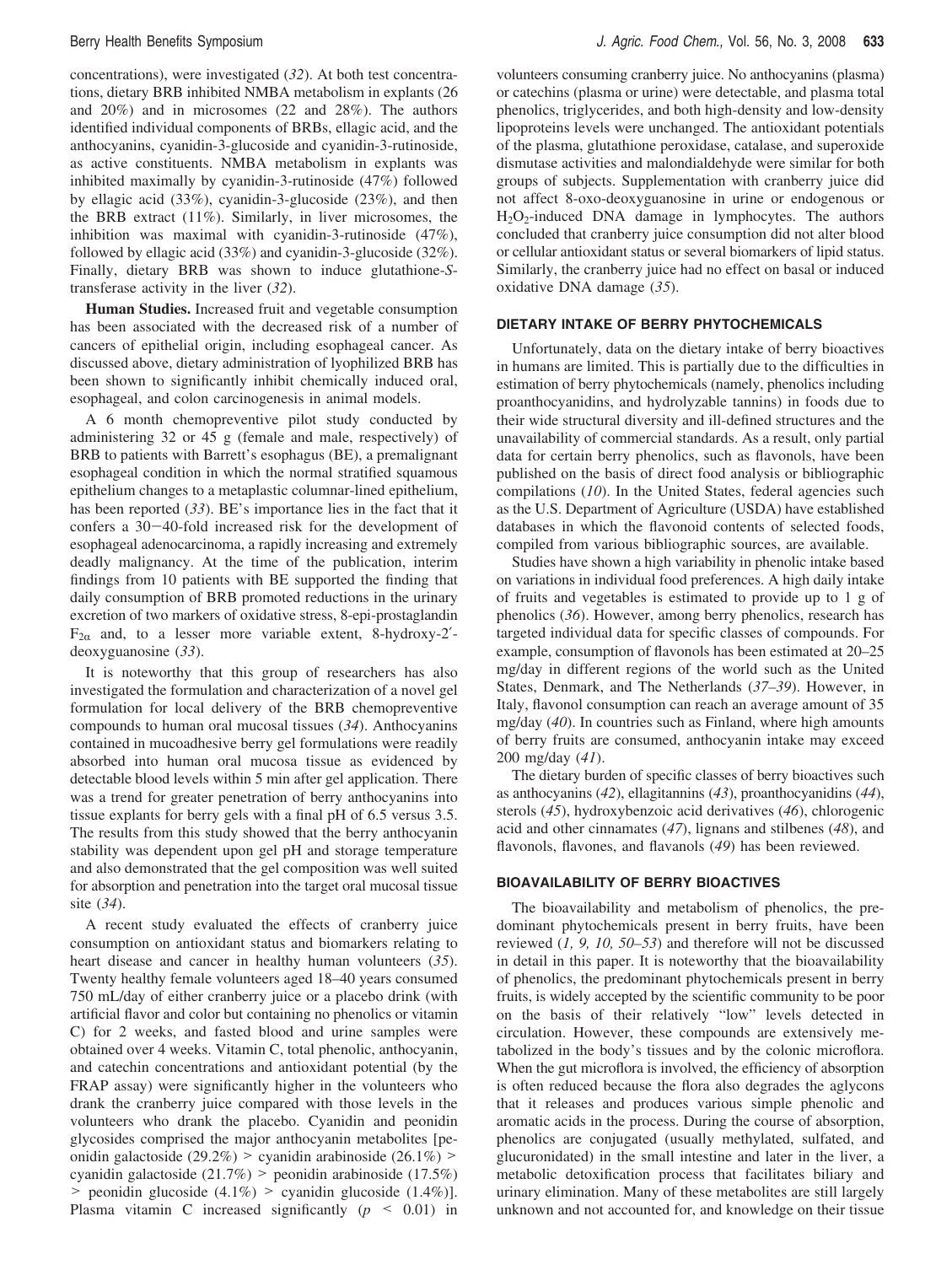disposition is scarce. In addition, there are also large variations in polyphenol bioavailability observed among individuals due to nutrigenetic and nutrigenomic effects. Therefore, it is critical that these aforementioned factors be taken into consideration for a complete evaluation of the impact of the bioavailability and metabolism of berry phenolics on cancer prevention.

### **SUMMARY AND FUTURE PERSPECTIVES**

An overwhelming and rapidly growing body of studies suggests that berry fruits may have immense potential for cancer prevention and therapy, but there are still important gaps in our knowledge [see the introduction to this group of papers (*54*)]. Although our understanding of some of the potential mechanisms of the action of berry phytochemicals in cancer prevention has increased over the past decade, research efforts should continue to focus on the elucidation of mechanisms of action at the cellular and molecular levels. In addition, as research into the potential health benefits of berries continues in a postgenomic era, it will bring ever-increasing demands to observe and characterize variations within biological systems. Research focus on nutrigenomics (effects of nutrients on the genome, proteome, and metabolome) and nutrigenetics (effects of genetic variation on the interaction between diet and disease) will be essential. Because extrapolations cannot be made between in vitro and in vivo systems, further studies should be designed to investigate the cancer-preventive potential of berry fruits in animal models and human subjects. In addition, although our knowledge on the bioavailability, metabolism, and tissue disposition of berry bioactives, gained from cell culture and animal studies, has increased over the past decade, future studies in humans are also needed. Whether the chemopreventive potential of berry bioactives is increased by complex interactions of multiple substances within the natural food matrix of berry fruits, and/ or in combination with phytochemicals from other foods, should be investigated. In addition, studies probing potential "herb-drug" interactions of berries and pharmaceutical drugs should be investigated in carefully planned and controlled human clinical studies. Finally, interdisciplinary research is highly recommended so that basic and preclinical studies can lead to translational research (from laboratory to bedside).

In conclusion, it is strongly recommended that this area of research for berry fruits continue to be explored, as this will lay the foundation for the development of diet-based strategies for the prevention and therapy of several types of human cancers.

### **LITERATURE CITED**

- (1) Seeram, N. P. Berries. In *Nutritional Oncology*, 2nd ed.; Heber, D., Blackburn, G., Go, V. L. W., Milner, J., Eds.; Academic Press: London, U.K., 2006; Chapter 37, pp 615-625.
- (2) Seeram, N. P.; Heber, D. Impact of berry phytochemicals on human health: Effects beyond antioxidation. In *Lipid Oxidation and Antioxidants: Chemistry, Methodologies and Health Effects*; ACS Symposium Series 956; Ho, C. T., Shahidi, F. S., Eds.; Oxford University Press: New York, 2006; Chapter 21.
- (3) Duthie, S. J. Berry phytochemicals, genomic stability and cancer: evidence for chemoprotection at several stages in the carcinogenic process. *Mol. Nutr. Food Res.* **2007**, *51*, 665–674.
- (4) Neto, C. C. Cranberry and its phytochemicals: a review of in vitro anticancer studies. *J. Nutr.* **2007**, *137*, 186S–193S.
- (5) Neto, C. C. Cranberry and blueberry: evidence for protective effects against cancer and vascular diseases. *Mol. Nutr. Food Res.* **2007**, *51*, 652–664.
- (6) Stoner, G. D.; Chen, T.; Kresty, L. A.; Aziz, R. M.; Reinemann, T.; Nines, R. Protection against esophageal cancer in rodents with

lyophilized berries: potential mechanisms. *Nutr. Cancer* **2006**, *54*, 33–46.

- (7) Stoner, G. D.; Wang, L. S.; Zikri, N.; Chen, T.; Hecht, S. S.; Huang, C.; Sardo, C.; Lechner, J. F. Cancer prevention with freeze-dried berries and berry components. *Semin. Cancer Biol.* **2007**, in press.
- (8) Zafra-Stone, S.; Yasmin, T,; Bagchi, M.; Chatterjee, A.; Vinson, J. A.; Bagchi, D. Berry anthocyanins as novel antioxidants in human health and disease prevention. *Mol. Nutr. Food Res.* **2007**, *51*, 675–683.
- (9) Manach, C.; Scalbert, A.; Morand, C.; Rémésy, C.; Jimenez, L. Polyphenols: food sources and bioavailability. *Am. J. Clin. Nutr.* **2004**, *79*, 727–747.
- (10) Manach, C.; Williamson, G.; Morand, C.; Scalbert, A.; Rémésy, C. Bioavailability and bioefficacy of polyphenols in humans. I. Review of 97 bioavailability studies. *Am. J. Clin. Nutr.* **2005**, *81*, 230S–242S.
- (11) Seeram, N. P. Bioactive polyphenols from foods and dietary supplements: challenges and opportunities. In *Herbs: Challenges in Chemistry and Biology*; ACS Symposium Series 925 (Herbs); Ho, C. T.;, Wang, M., Sang, S., Eds.; Oxford University Press: New York, 2006; Chapter 3, pp 25-38.
- (12) Seeram, N. P.; Adams, L. S.; Zhang, Y.; Sand, D.; Heber, D. Blackberry, black raspberry, blueberry, cranberry, red raspberry and strawberry extracts inhibit growth and stimulate apoptosis of human cancer cells in vitro. *J. Agric. Food Chem.* **2006**, *54*, 9329– 9339.
- (13) Seeram, N. P.; Momin, R. A.; Bourquin, L. D.; Nair, M. G. Cyclooxygenase inhibitory and antioxidant cyanidin glycosides from cherries and berries. *Phytomedicine* **2001**, *8*, 362–369.
- (14) Boivin, D.; Blanchette, M.; Barrette, S.; Moghrabi, A.; Beliveau, R. Inhibition of cancer cell proliferation and suppression of TNFinduced activation of NFkappaB by edible berry juice. *Anticancer Res.* **2007**, *27*, 937–948.
- (15) Coates, E. M.; Popa, G.; Gill, C. I.; McCann, M. J.; McDougall, G. J.; Stewart, D.; Rowland, I. Colon-available raspberry polyphenols exhibit anti-cancer effects on in vitro models of colon cancer. *J. Carcinog.* **2007**, *6*, 4.
- (16) Srivastava, A.; Akoh, C. C.; Fischer, J.; Krewer, G. Effect of anthocyanin fractions from selected cultivars of GA-grown blueberries on apoptosis and phase II enzymes. *J. Agric. Food Chem.* **2007**, *55*, 3180–3185.
- (17) Schmidt, B. M.; Erdman, J. W.; Lila, M. A. Differential effects of blueberry proanthocyanidins on androgen sensitive and insensitive human prostate cancer cell lines. *Cancer Lett.* **2006**, *231*, 240–246.
- (18) Wu, Q. K.; Koponen, J. M.; Mykkänen, H. M.; Törrönen, A. R. Berry phenolic extracts modulate the expression of p21(WAF1) and Bax but not Bcl-2 in HT-29 colon cancer cells. *J. Agric. Food Chem.* **2007**, *55*, 1156–1163.
- (19) Rodrigo, K. A.; Rawal, Y.; Renner, R. J.; Schwartz, S. J.; Tian, Q.; Larsen, P. E.; Mallery, S. R. Suppression of the tumorigenic phenotype in human oral squamous cell carcinoma cells by an ethanol extract derived from freeze-dried black raspberries. *Nutr. Cancer* **2006**, *54*, 58–68.
- (20) Yi, W.; Akoh, C. C.; Fischer, J.; Krewer, G. Effects of phenolic compounds in blueberries and muscadine grapes on HepG2 cell viability and apoptosis. *Food Res. Int.* **2006**, *39*, 628–638.
- (21) Sun, J.; Liu, R. H. Cranberry phytochemical extracts induce cell cycle arrest and apoptosis in human MCF-7 breast cancer cells. *Cancer Lett.* **2006**, *241*, 124–134.
- (22) He, X.; Liu, R. H. Cranberry phytochemicals: isolation, structure elucidation, and their antiproliferative and antioxidant activities. *J. Agric. Food Chem.* **2006**, *54*, 7069–7074.
- (23) Olsson, M. E.; Andersson, C. S.; Oredsson, S.; Berglund, R. H.; Gustavsson, K. E. Antioxidant levels and inhibition of cancer cell proliferation in vitro by extracts from organically and conventionally cultivated strawberries. *J. Agric. Food Chem.* **2006**, *54*, 1248– 1255.